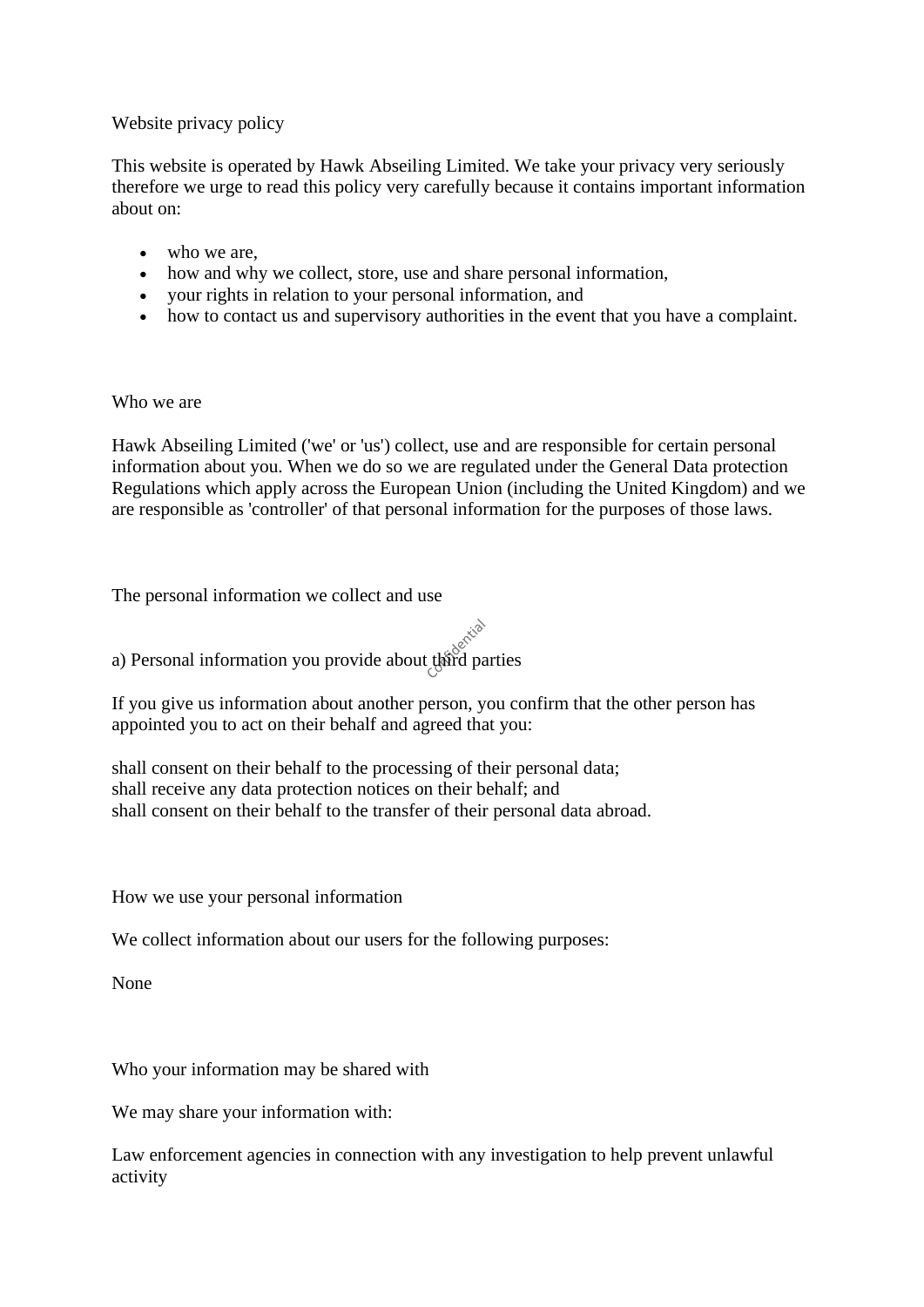We will not share you personal information with any other 3rd parties.

Whether personal information has to be provided by you, and if so why

No personal information has to be provided by you to us at any time.

How long your personal information will be kept

We will hold your personal information for the following periods:

24 hours

These periods are no longer than necessary in each case.

Reasons we can collect and use your personal information

We rely on the following as the lawful basis on which we collect and use your personal information:<br> $\cos \theta$ information:



Keeping your information secure

We have appropriate security measures in place to prevent personal information from being accidentally lost, or used or accessed in an unauthorised way. We limit access to your personal information to those who have a genuine business need to know it. Those processing your information will do so only in an authorised manner and are subject to a duty of confidentiality.

We will also use technological and organisation measures to keep your information secure.

We also have procedures in place to deal with any suspected data security breach. We will notify you and any applicable regulator of a suspected data security breach where we are legally required to do so.

Indeed, while we will use all reasonable efforts to secure your personal data, in using the site you acknowledge that the use of the internet is not entirely secure and for this reason we cannot guarantee the security or integrity of any personal data that are transferred from you or to you via the internet. If you have any particular concerns about your information, please contact us using the details below.

Transfers of your information out of the EEA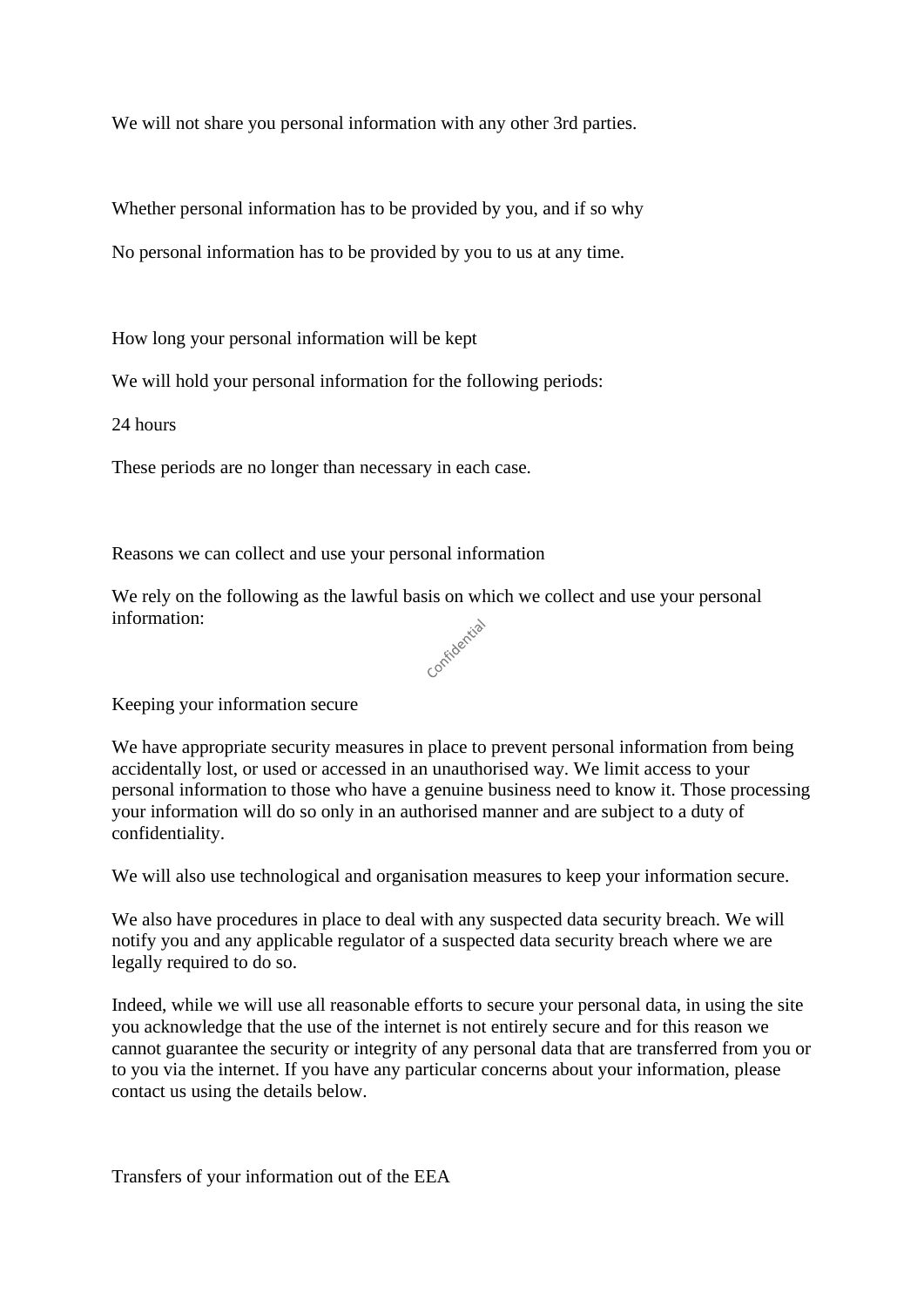We will not transfer your personal information outside of the EEA at any time.

What rights do you have?

•

Under the General Data Protection Regulation you have a number of important rights free of charge. In summary, those include rights to:

fair processing of information and transparency over how we use your use personal information

- access to your personal information and to certain other supplementary information that this Privacy Notice is already designed to address
- require us to correct any mistakes in your information which we hold
- require the erasure of personal information concerning you in certain situations
- receive the personal information concerning you which you have provided to us, in a structured, commonly used and machine-readable format and have the right to transmit those data to a third party in certain situations
- object at any time to processing of personal information concerning you for direct marketing
- object to decisions being taken by automated means which produce legal effects concerning you or similarly significantly affect you
- object in certain other situations to our continued processing of your personal information
- otherwise restrict our processing of your personal information in certain circumstances
- claim compensation for damages caused by our breach of any data protection laws

For further information on each of those rights, including the circumstances in which they apply, see the Guidance from the UK Information Commissioner's Office (ICO) on individual's rights under the General Data Protection Regulations (http://ico.org.uk/fororganisations/guide-to-the-general-data-protection-regulation-gdpr/individual-rights/)

If you would like to exercise any of these rights please:

- email, call or write to us
- let us have enough information to identify you
- let us have proof of your identity (a copy of your driving license, passport or a recent credit card/utility bill)
- let us know the information to which your request relates

From time to time we may also have other methods to unsubscribe (opt-out) from any direct marketing including for example, unsubscribe buttons or web links. If such are offered, please note that there may be some period after selecting to unsubscribe in which marketing may still be received while your request is being processed.